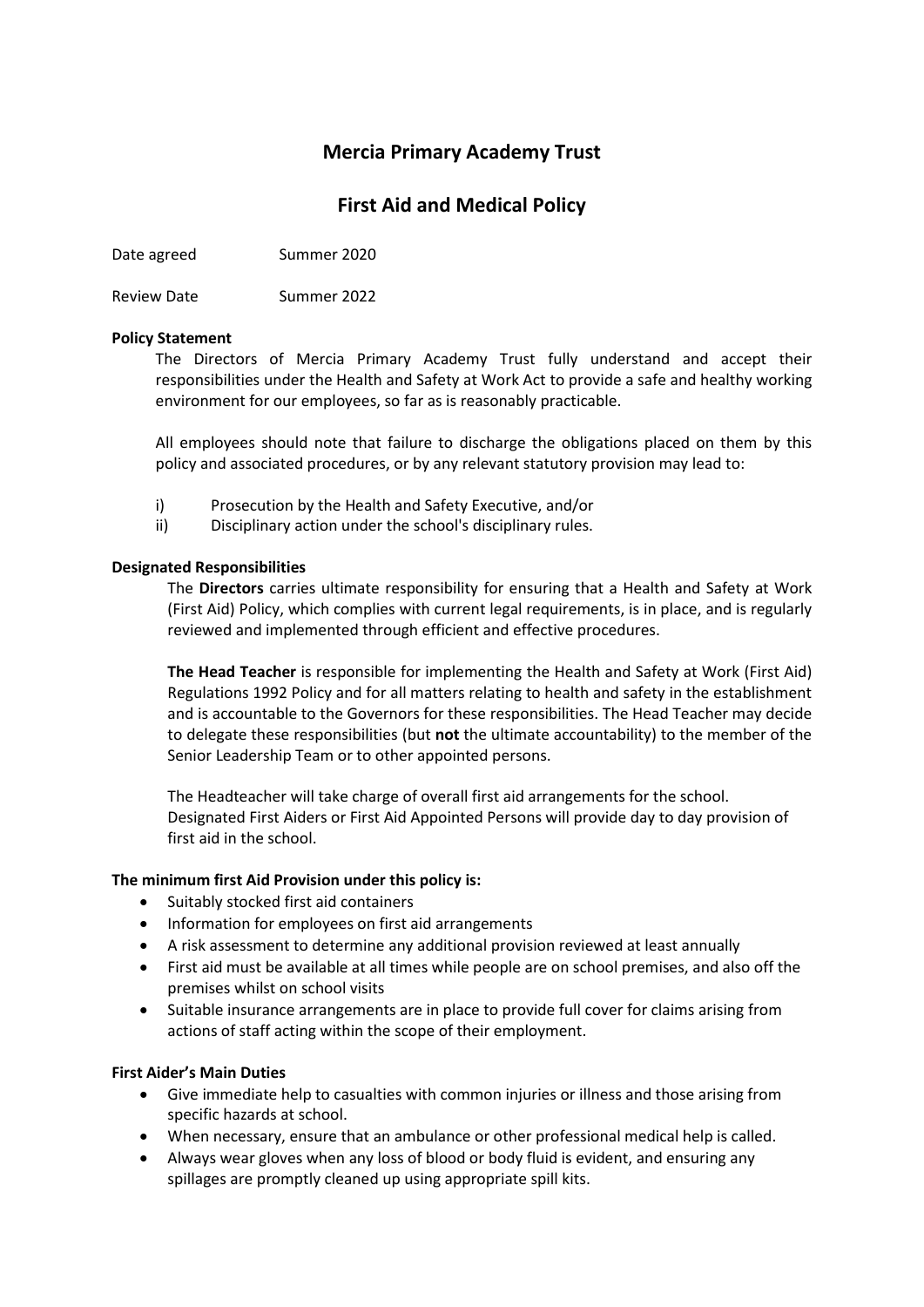The term First Aider refers to those members of staff who have attended a HSE approved First Aid at Work course within the last three years.

The term "appointed person" will refer to those members of staff who have received training in basic first aid skills of instruction of a minimum 4 Hours by a HSE approved instructor.

### **Paediatric First Aid**

For children in Preschool and Reception setting additional training will be provided to ensure that the trust provides the necessary number of Paediatric first aiders.

The term Pediatric first aiders refers to those members of staff who have attended a HSE approved Pediatric Aid at Work course within the last three years.

#### **Pediatric first aiders Main Duties**

- Give immediate help to casualties with common injuries or illness and those arising from specific hazards at school.
- When necessary, ensure that an ambulance or other professional medical help is called.
- Always wear gloves when any loss of blood or body fluid is evident, and ensuring any spillages are promptly cleaned up using appropriate spill kits.

#### **Information**

Clear and easily understood notices shall be situated in the staffroom, classrooms, offices and cooking areas. In addition, these notices will be placed in the main entrance to each building. Details of first aid provision will be provided in induction programmes to help ensure new staff and pupils are told about first aid arrangements.

#### **Accident reporting and statistics**

Statutory accident records and school's central records are combined and stored. These records must be kept for a period of at least 3 years. These records contain the following information.

- The date, time and place of the incident
- The name and class of the injured or ill person
- Details of the injury/illness and what first aid was given
- What happened to the person immediately afterwards (eg hospital or returned to lessons)
- Name of the first aider or person dealing with the incident

Where a more serious accident has occurred or the incident is a result of a physical hazard i.e. a trip hazard or physical assault an accident form is to be completed and passed to the Head Teacher for action. If the incident to reportable under RIDDOR then the Headteacher or Office Manager will contact the HSE via online reporting or telephone.

The Headteacher will be responsible for presenting a report to the Governors.

#### **First Aid Accommodation**

The Education (School Premises) Regulations 1996 requires every school to have a suitable room that can be used for medical or dental treatment. The area must contain a washbasin and be closely located to a toilet and be available throughout the school day.

#### **Dealing with Sick Pupils**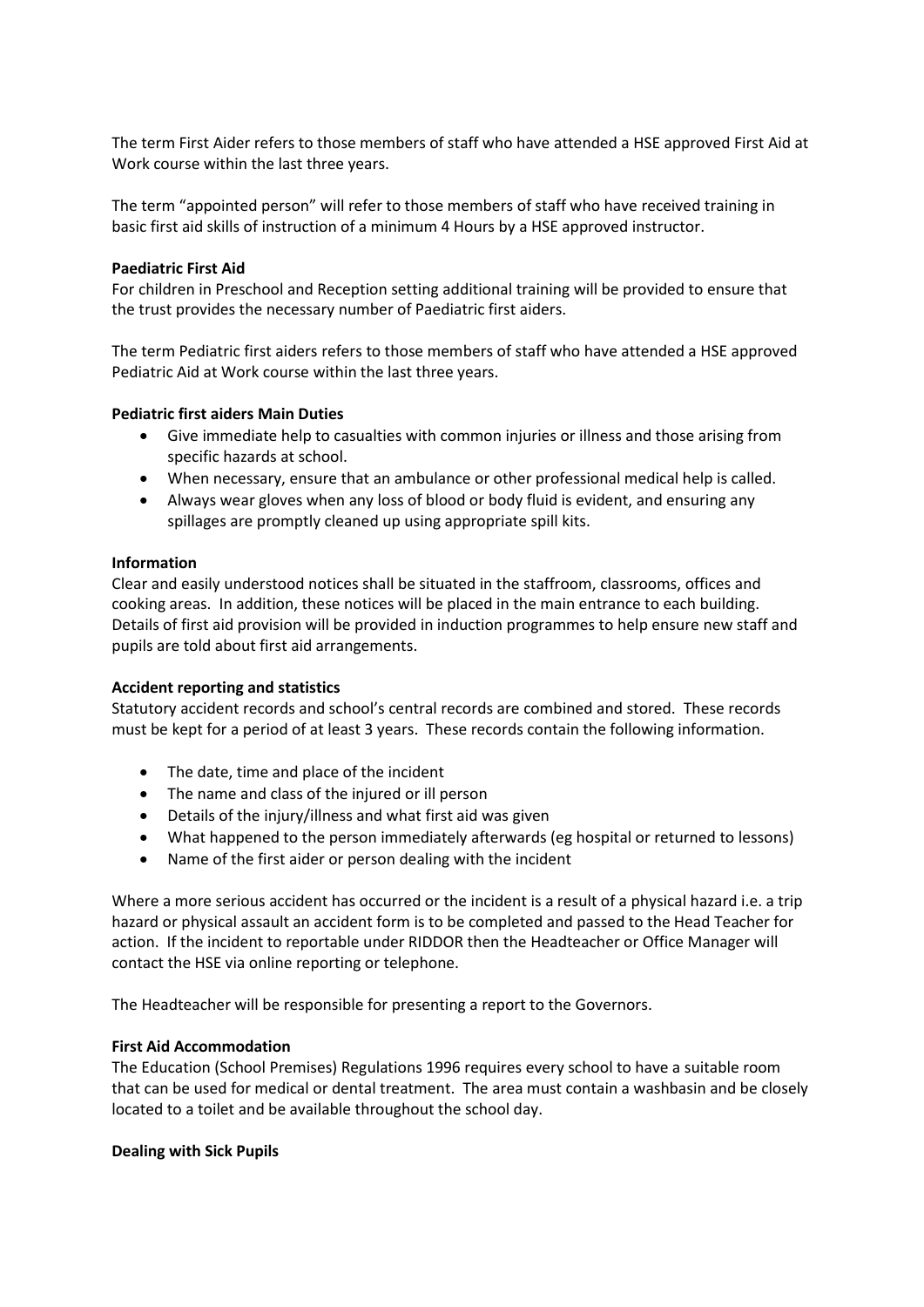If a teacher feels that a child is not well enough to continue working the child may be assessed in class by the teacher or a first aid member of staff. They will either return to their work after a predetermined time or parents will be contacted to collect their child. If a child is sent home it will need to be recorded. If a pupil feels ill before school, during breaks or after school they must report to a first aid appointed person, a designated First Aider or to their teacher.

### **Dealing with accidents**

Following an accident, where any injury occurs, a text message to the first priority contact will be sent. For head injuries or more serious incidents a telephone call will be made. The incident is logged in the Incident Book held in the school office.

### **Serious Incidents**

For serious incidents pupils should be sent to hospital and escorted by a member of staff in the absence of parents or guardians and act in loco parentis, the names and contact numbers of the parents must be provided to the ambulance crew in this situation. Before a pupil leaves in an ambulance the name of the hospital they are being taken to must be obtained.

Pupils **must** always be sent to hospital if they have received any of the following

- Serious head injuries
- wounds requiring stitches
- suspected fractures
- any amount of unconsciousness no matter how brief
- an electric shock
- Pandemic illness/suspected cases

Staff should never take a child to hospital in their own car. When emergency treatment is required, an ambulance should be called immediately.

# **Acts of violence**

When a pupil has been involved in an act of violence then it is advisable that the pupil is escorted to the medical room for an assessment especially if blows have been exchanged and all relevant information to the incident reported.

# **Prescription and non prescription medicines**

Any prescription medicines which pupils need to take throughout the school day should be handed to their class teacher or Office Manager by the parent for administration to the pupil at the prescribed times. A "Parental Agreement to Administer Medicines" Form must be completed by the parent regarding the administration of any medication.

# *At no time is the school permitted to take or hand out non prescription medication including paracetamal and aspirin.*

**References**

DCSF Guidance on First Aid for Schools

# **Bodily Fluids**

Blood and body fluid precautions involve the use of protective barriers such as gloves, gowns, masks, and eye protection. These reduce the risk of exposing the skin or mucous membranes to potentially infectious fluids. Health care workers should always use protective barriers to protect themselves from exposure to another person's blood or body fluids. Gloves protect you whenever you touch blood; body fluids[; mucous membranes;](http://www.webmd.com/hw-popup/mucous-membranes) or broken, burned, or scraped skin. The use of gloves also decreases the risk of disease transmission if you are pricked with a needle.

Always wear gloves for handling items or surfaces soiled with blood or body fluids.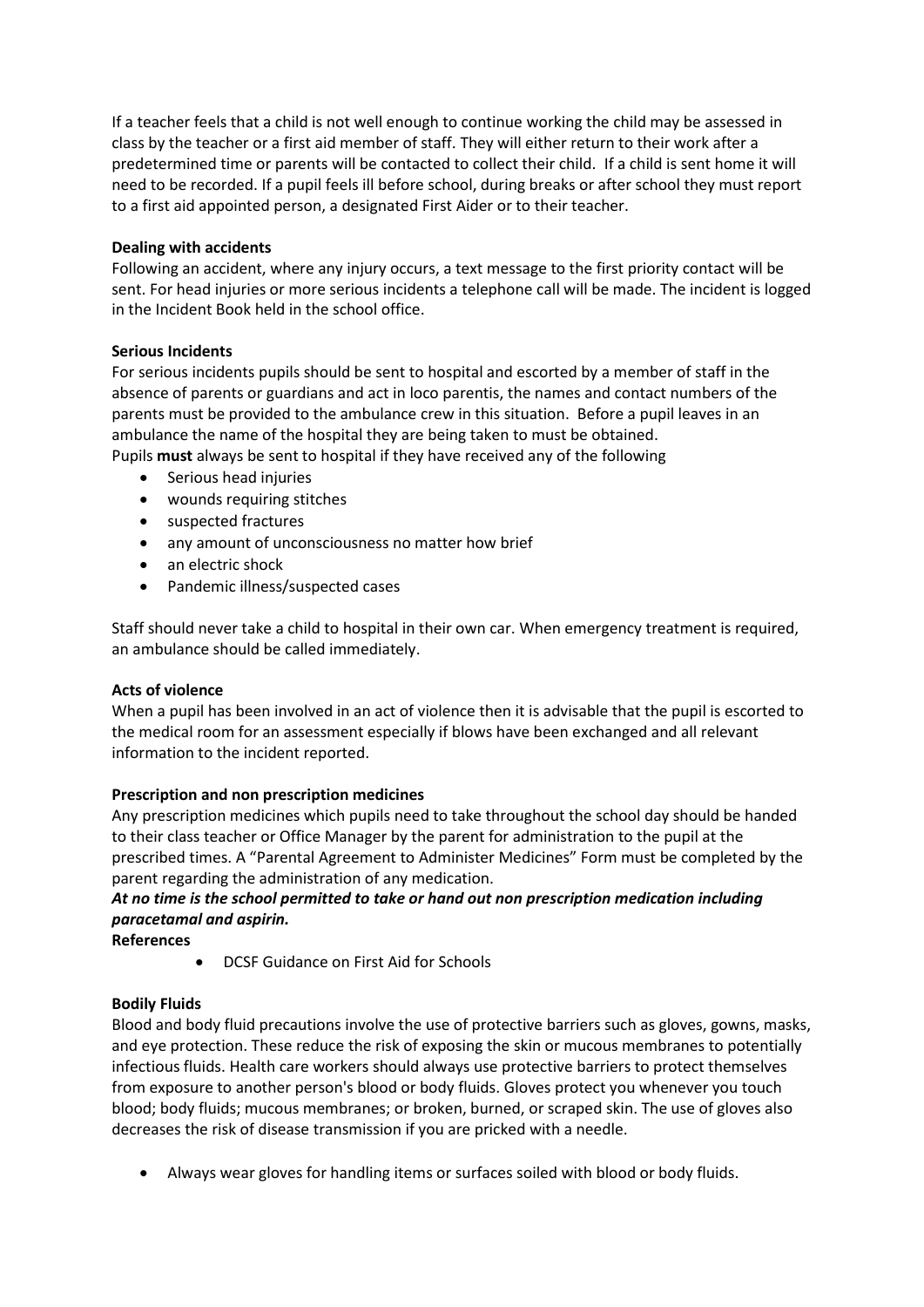- Wear gloves if you have scraped, cut, or chapped skin on your hands.
- Change your gloves after each use.
- [Wash your hands](http://www.webmd.com/hw-popup/hand-washing) immediately after removing your gloves.
- Wash your hands and other skin surfaces immediately after they come in contact with blood or body fluids.

### **Use and disposal of needles**

Discarded sharps can present a risk of needle stick injury. The extent of infection from such an injury is largely dependent on how the needle has been used and by whom.

### **Who is at risk?**

Sharps have been found left on playing fields, playgrounds, in entrance porches and on footpaths around schools.

Any staff whose job involves site maintenance/cleaning activities are most likely to be at risk. Litter picking, emptying litter bins and general grounds maintenance work are all tasks where discarded syringes may be discovered. Staff should take precautions to reduce the risk of accidentally coming into contact with discarded sharps.

Occasionally, pupils or other members of the public may find a needle that has been discarded on or off school site.

# **What action should I take if I find a discarded needle or one is reported to me?**

If you discover a needle or syringe:

- Do not touch it with your bare hands,
- Use a dustpan and brush or other suitable implement to place it in a suitable container.
- Children must be kept away from the affected area until the sharp has been removed.
- Pupils must be told to report any such findings to a member of staff and discouraged from interfering with the item.

### **What is the correct method of storing needles and syringes?**

Used syringes and needles must be stored in an approved sharps box.

Suitable sharps containers are manufactured from a puncture proof material and have the appropriate hazard warning labels attached. They also have a sealed lid to prevent sharps from being removed. A range of suitable containers is available on the Staffordshire Purchasing contract (PHS Group Ltd, 02920- 809128). Keep the sharps box in an area which is only accessible to staff.

### **How do we dispose of sharps boxes?**

The school should make arrangements for the box to be collected. The County's supplier of sharps boxes will dispose of the same for a small fee. Alternatively, your local district council's waste management department may have a collection facility.

Boxes are designed for incineration. Under no circumstances must they be emptied and returned for reuse in school.

**Monitoring, evaluation and review**